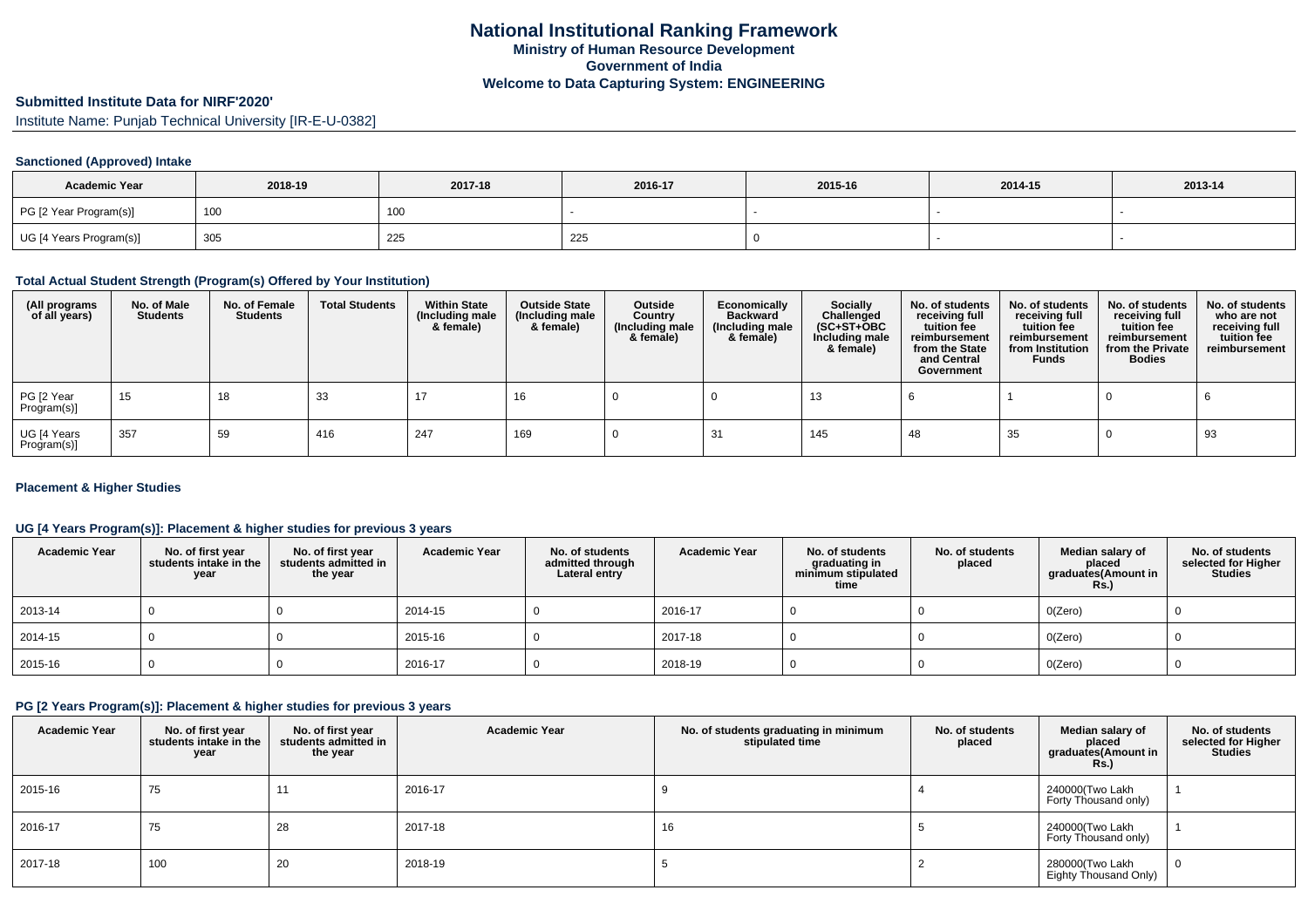### **Ph.D Student Details**

| Ph.D (Student pursuing doctoral program till 2017-18; Students admitted in the academic year 2018-19 should not be entered here.) |         |          |                       |  |
|-----------------------------------------------------------------------------------------------------------------------------------|---------|----------|-----------------------|--|
|                                                                                                                                   |         |          | <b>Total Students</b> |  |
| Full Time                                                                                                                         |         | $\Omega$ |                       |  |
| Part Time                                                                                                                         |         | 555      |                       |  |
| No. of Ph.D students graduated (including Integrated Ph.D)                                                                        |         |          |                       |  |
|                                                                                                                                   | 2018-19 | 2017-18  | 2016-17               |  |
| Full Time                                                                                                                         |         |          |                       |  |
| Part Time                                                                                                                         | 74      | 22       | -20                   |  |

# **Financial Resources: Utilised Amount for the Capital expenditure for previous 3 years**

| <b>Academic Year</b>                                                                                                                                                                      | 2018-19                                                                                  | 2017-18                                                                                    | 2016-17                                                                         |  |  |  |
|-------------------------------------------------------------------------------------------------------------------------------------------------------------------------------------------|------------------------------------------------------------------------------------------|--------------------------------------------------------------------------------------------|---------------------------------------------------------------------------------|--|--|--|
|                                                                                                                                                                                           | <b>Utilised Amount</b>                                                                   | <b>Utilised Amount</b>                                                                     | <b>Utilised Amount</b>                                                          |  |  |  |
| Annual Capital Expenditure on Academic Activities and Resources (excluding expenditure on buildings)                                                                                      |                                                                                          |                                                                                            |                                                                                 |  |  |  |
| Library (Books, Journals and e-Resources only)                                                                                                                                            | 10819004 (One Crore Eight Lakh Nineteen Thousand Four<br>Only)                           | 24827108 (Two Crore Forty Eight Lakh Twenty Seven<br>Thousand One Hundred Eight Only)      | 8484658 (Eighty Four Lakh Eighty Four Thousand Six Hundred<br>Fifty Eight Only) |  |  |  |
| New Equipment and software for Laboratories                                                                                                                                               | 13412261 (One Crore Thirty Four Lakh Twelve Thousand Two<br>Hundred Sixty One Only)      | 32569870 (Three Crore Twenty Five Lakh Sixty Nine Thousand<br>Eight Hundred Seventy Only)  | 1308270 (Thirteen Lakh Eight Thousand Two Hundred Seventy<br>Only)              |  |  |  |
| <b>Engineering Workshops</b>                                                                                                                                                              | 4982064 (Forty Nine Lakh Eighty Two Thousand Sixty Four<br>Only)                         | 45124 (Forty Five Thousand One Hundred Twenty Four only)                                   | 126228 (One Lakh Twenty Six Thousand Two Hundred Twenty<br>Eight Only)          |  |  |  |
| Other expenditure on creation of Capital Assets (For setting up<br>classrooms, seminar hall, conference hall, library, Lab, Engq<br>workshops excluding expenditure on Land and Building) | 147309370 (Forteen Crore Seventy Three Lakh Nine<br>Thousand Three Hundred Seventy Only) | 16753172 (One Crore Sixty Seven Lakh Fifty Three Thousand<br>One Hundred Seventy Two Only) | 3356696 (Thirty Three Lakh Fifty Six Thousand Six Hundred<br>Ninety Six Only)   |  |  |  |

# **Financial Resources: Utilised Amount for the Operational expenditure for previous 3 years**

| <b>Academic Year</b>                                                                                                                                                                           | 2018-19                                                                                        | 2017-18                                                                                  | 2016-17                                                                                            |  |  |
|------------------------------------------------------------------------------------------------------------------------------------------------------------------------------------------------|------------------------------------------------------------------------------------------------|------------------------------------------------------------------------------------------|----------------------------------------------------------------------------------------------------|--|--|
|                                                                                                                                                                                                | <b>Utilised Amount</b>                                                                         | <b>Utilised Amount</b>                                                                   | <b>Utilised Amount</b>                                                                             |  |  |
| <b>Annual Operational Expenditure</b>                                                                                                                                                          |                                                                                                |                                                                                          |                                                                                                    |  |  |
| Salaries (Teaching and Non Teaching staff)                                                                                                                                                     | 486319007 (Forty Eight Crore Sixty Three Lakh Nineteen<br>Thousand Seven Only)                 | 114016398 (Eleven Crore Forty Lakh Sixteen Thousand Three<br>Hundred Ninety Eight Only)  | 87878799 (Eight Crore Seventy Eight Lakh Seventy Eight<br>Thousand Seven Hundred Ninety Nine Only) |  |  |
| Maintenance of Academic Infrastructure or consumables and<br>other running expenditures(excluding maintenance of hostels<br>and allied services, rent of the building, depreciation cost, etc) | 187562319 (Eighteen Crore Seventy Five Lakh Sixty Two<br>Thousand Three Hundred Nineteen only) | 53636542 (Five Crore Thirty Six Lakh Thirty Six Thousand Five<br>hundred Forty Two Only) | 70823026 (Seven Crore Eight Lakh twenty Three Thousand<br>and Twenty Six Only)                     |  |  |
| Seminars/Conferences/Workshops                                                                                                                                                                 | 5097718 (Fifty Lakh Ninety Seven Thousand Seven Hundred<br>Eighteen Only)                      | 877063200 (Eighty Seven Crore Seventy Lakh Sixty Three<br>Thousand Two Hundred Only)     | 3604240 (Thirty Six Lakh Four Thousand Two Hundred Forty<br>Only)                                  |  |  |

**IPR**

| Calendar year            | 2018 | 2017 | 2016 |
|--------------------------|------|------|------|
| No. of Patents Published |      |      |      |
| No. of Patents Granted   |      |      |      |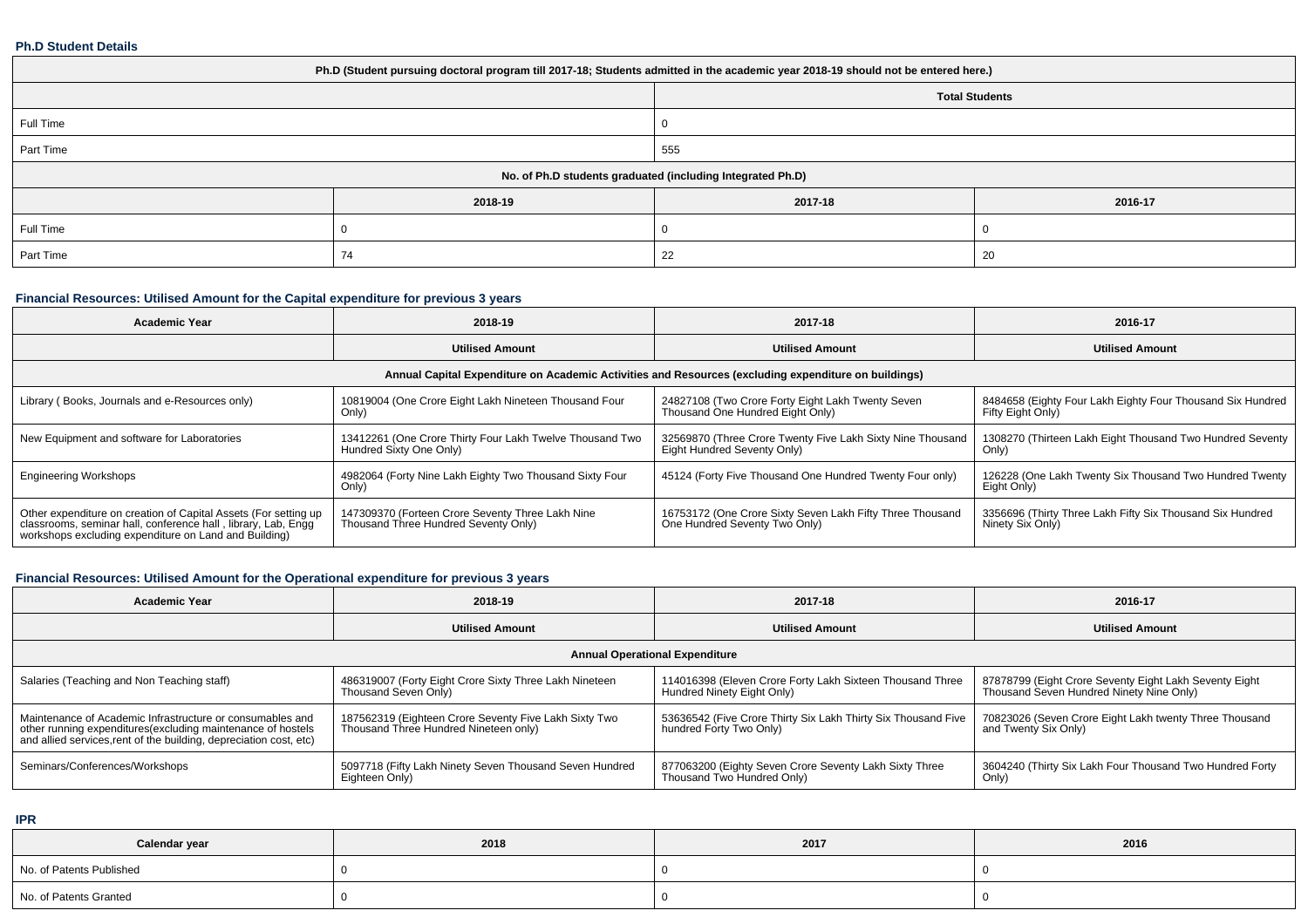### **Sponsored Research Details**

| <b>Financial Year</b>                    | 2018-19                                                 | 2017-18                             | 2016-17                             |
|------------------------------------------|---------------------------------------------------------|-------------------------------------|-------------------------------------|
| Total no. of Sponsored Projects          |                                                         |                                     |                                     |
| Total no. of Funding Agencies            |                                                         |                                     |                                     |
| Total Amount Received (Amount in Rupees) | 1416520                                                 | 886000                              | 693000                              |
| Amount Received in Words                 | Fourteen Lakh Sixteen Thousand Five Hundred Twenty Only | Eight Lakh Eighty Six Thousand Only | Six lakh Ninety Three Thousand Only |

# **Consultancy Project Details**

| <b>Financial Year</b>                    | 2018-19 | 2017-18 | 2016-17 |
|------------------------------------------|---------|---------|---------|
| Total no. of Consultancy Projects        |         |         |         |
| Total no. of Client Organizations        |         |         |         |
| Total Amount Received (Amount in Rupees) |         |         |         |
| Amount Received in Words                 | Zero    | Zero    | Zero    |

### **PCS Facilities: Facilities of physically challenged students**

| 1. Do your institution buildings have Lifts/Ramps?                                                                                                        | Yes, more than 80% of the buildings |
|-----------------------------------------------------------------------------------------------------------------------------------------------------------|-------------------------------------|
| 2. Do your institution have provision for walking aids, includingwheelchairs and transportation from one building to another for<br>handicapped students? | Yes                                 |
| 3. Do your institution buildings have specially designed toilets for handicapped students?                                                                | Yes, more than 80% of the buildings |

#### **Awards Details**

| 10 1. How many faculty member of your institution have received highly reputed national/international awards/recognition from central $\pm 0$<br>government agencies in the previous academic vear 2018-19 |  |
|------------------------------------------------------------------------------------------------------------------------------------------------------------------------------------------------------------|--|
| 2. How many students of your institution have won international awards in the previous academic year 2018-19                                                                                               |  |

#### **Accreditation**

### **NBA Accreditation**

| 1. Does your institute have a valid NBA Accreditation? | <b>NO</b> |
|--------------------------------------------------------|-----------|
|--------------------------------------------------------|-----------|

# **Village Adoption**

| Have vour institute adopted any village under Unnat Bharat Scheme? |  |
|--------------------------------------------------------------------|--|
|--------------------------------------------------------------------|--|

# **Faculty Details**

| Srno | Name          | Age | <b>Designation</b>     | Gender | Qualification | Experience (In<br>Months) | <b>Is Associated</b><br>Last Year | Currently<br>working with<br>institution? | Joining Date | <b>Leaving Date</b> | <b>Association type</b> |
|------|---------------|-----|------------------------|--------|---------------|---------------------------|-----------------------------------|-------------------------------------------|--------------|---------------------|-------------------------|
|      | Ashish Sharma | 39  | Assistant<br>Professor | Male   | Ph.D          | 192                       | Yes                               | Yes                                       | 01-01-2019   | $- -$               | Other                   |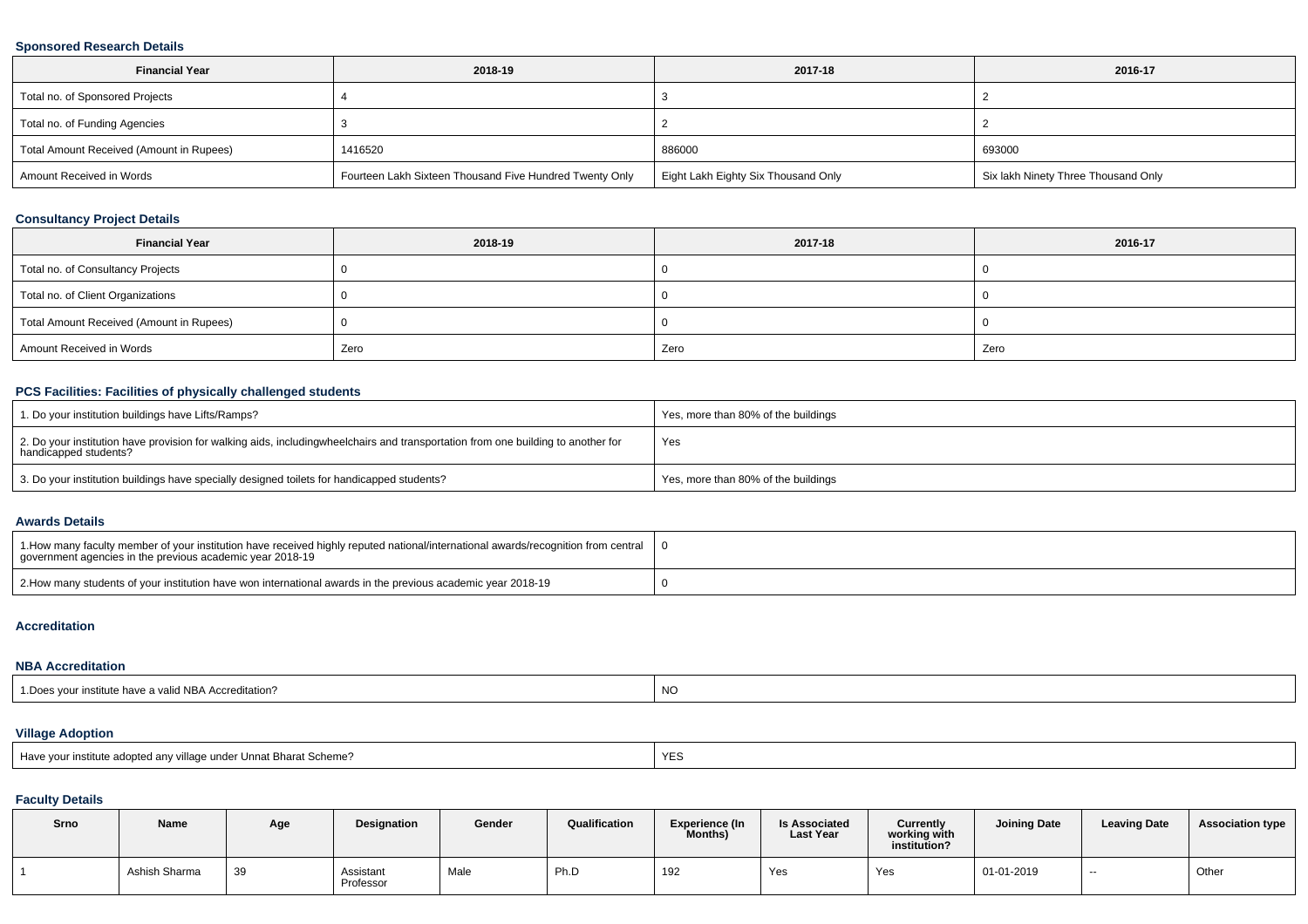| $\overline{2}$ | Shivam Sharma          | 25     | Assistant<br>Professor | Male   | M.Tech                      | 28             | Yes | Yes | 06-08-2018 | $\overline{\phantom{a}}$ | Other |
|----------------|------------------------|--------|------------------------|--------|-----------------------------|----------------|-----|-----|------------|--------------------------|-------|
| 3              | Radhka                 | 30     | Assistant<br>Professor | Female | M.Tech                      | 60             | Yes | Yes | 18-01-2019 | $\overline{\phantom{a}}$ | Other |
| $\overline{4}$ | Lovnesh Kumar<br>Goyal | 49     | Assistant<br>Professor | Male   | M.Tech                      | 300            | Yes | Yes | 08-01-2019 | $\overline{\phantom{a}}$ | Other |
| 5              | Mohit Talwar           | 33     | Assistant<br>Professor | Male   | M.Tech                      | 84             | Yes | Yes | 08-01-2019 | $\overline{\phantom{a}}$ | Other |
| 6              | Ketanpreet Kaur        | 27     | Assistant<br>Professor | Female | M.Tech                      | 12             | Yes | Yes | 27-08-2018 | $\overline{\phantom{a}}$ | Other |
| $\overline{7}$ | Ezoo Sachdeva          | 27     | Assistant<br>Professor | Female | M.Tech                      | $\overline{7}$ | Yes | Yes | 14-01-2019 | $\overline{\phantom{a}}$ | Other |
| 8              | Ankur                  | 32     | Assistant<br>Professor | Male   | M.Tech                      | $\overline{7}$ | Yes | Yes | 01-07-2019 | $\overline{\phantom{a}}$ | Other |
| 9              | Dr Balbir Kumar        | 36     | Assistant<br>Professor | Male   | Ph.D                        | 37             | Yes | Yes | 09-11-2018 | $\overline{\phantom{a}}$ | Other |
| 10             | Neha Thakur            | 23     | Assistant<br>Professor | Female | MJ: Master of<br>Journalism | 15             | Yes | Yes | 09-05-2018 | $\overline{\phantom{a}}$ | Other |
| 11             | Mangla Sahni           | 32     | Assistant<br>Professor | Female | M. Phil                     | 64             | Yes | Yes | 01-08-2019 | $\overline{\phantom{a}}$ | Other |
| 12             | Akansha Mehta          | 24     | Assistant<br>Professor | Female | MSc(Mathematics)            | 9              | Yes | Yes | 01-07-2019 | $\overline{\phantom{a}}$ | Other |
| 13             | Komal Preet Kaur       | 25     | Assistant<br>Professor | Female | MSc(Mathematics)            | 11             | Yes | Yes | 01-07-2019 | $\overline{\phantom{a}}$ | Other |
| 14             | Shiva A Raja           | 23     | Assistant<br>Professor | Male   | M. Phil                     | 6              | Yes | Yes | 09-09-2019 | $\overline{\phantom{a}}$ | Other |
| 15             | Sheetal Soda           | 39     | Assistant<br>Professor | Female | Ph.D                        | 134            | Yes | Yes | 01-09-2019 | $\overline{\phantom{a}}$ | Other |
| 16             | Rabia Pandit           | 32     | Assistant<br>Professor | Female | Ph.D                        | 56             | Yes | Yes | 14-01-2019 | $\overline{\phantom{a}}$ | Other |
| 17             | Jagdeep Singh          | 35     | Assistant<br>Professor | Male   | Ph.D                        | 141            | Yes | Yes | 04-09-2019 | $\overline{\phantom{a}}$ | Other |
| 18             | Sahil Sharma           | 30     | Assistant<br>Professor | Male   | M.E.                        | 55             | Yes | Yes | 09-01-2019 | $\overline{\phantom{a}}$ | Other |
| 19             | Chandanpreet<br>Kaur   | 33     | Assistant<br>Professor | Female | M.Tech                      | 84             | Yes | Yes | 14-01-2019 | $\overline{\phantom{a}}$ | Other |
| 20             | Anshul Dadwal          | 29     | Assistant<br>Professor | Male   | Ph.D                        | 10             | Yes | Yes | 15-01-2019 | $\overline{\phantom{a}}$ | Other |
| 21             | Priyanka               | $32\,$ | Assistant<br>Professor | Female | Ph.D                        | $\overline{4}$ | Yes | Yes | 15-07-2019 | $\overline{\phantom{a}}$ | Other |
| 22             | Sandeep Verma          | 31     | Assistant<br>Professor | Male   | M.Tech                      | 12             | Yes | Yes | 03-09-2019 | $\overline{\phantom{a}}$ | Other |
| 23             | Navjot Kaur            | 29     | Assistant<br>Professor | Female | Master of<br>Pharmacy       | 4              | Yes | Yes | 15-07-2019 | $\overline{\phantom{a}}$ | Other |
| 24             | Jyotsna Tandon         | 29     | Assistant<br>Professor | Female | M.Sc.(Microbiolog<br>y)     | 62             | Yes | Yes | 30-08-2018 | $\overline{\phantom{a}}$ | Other |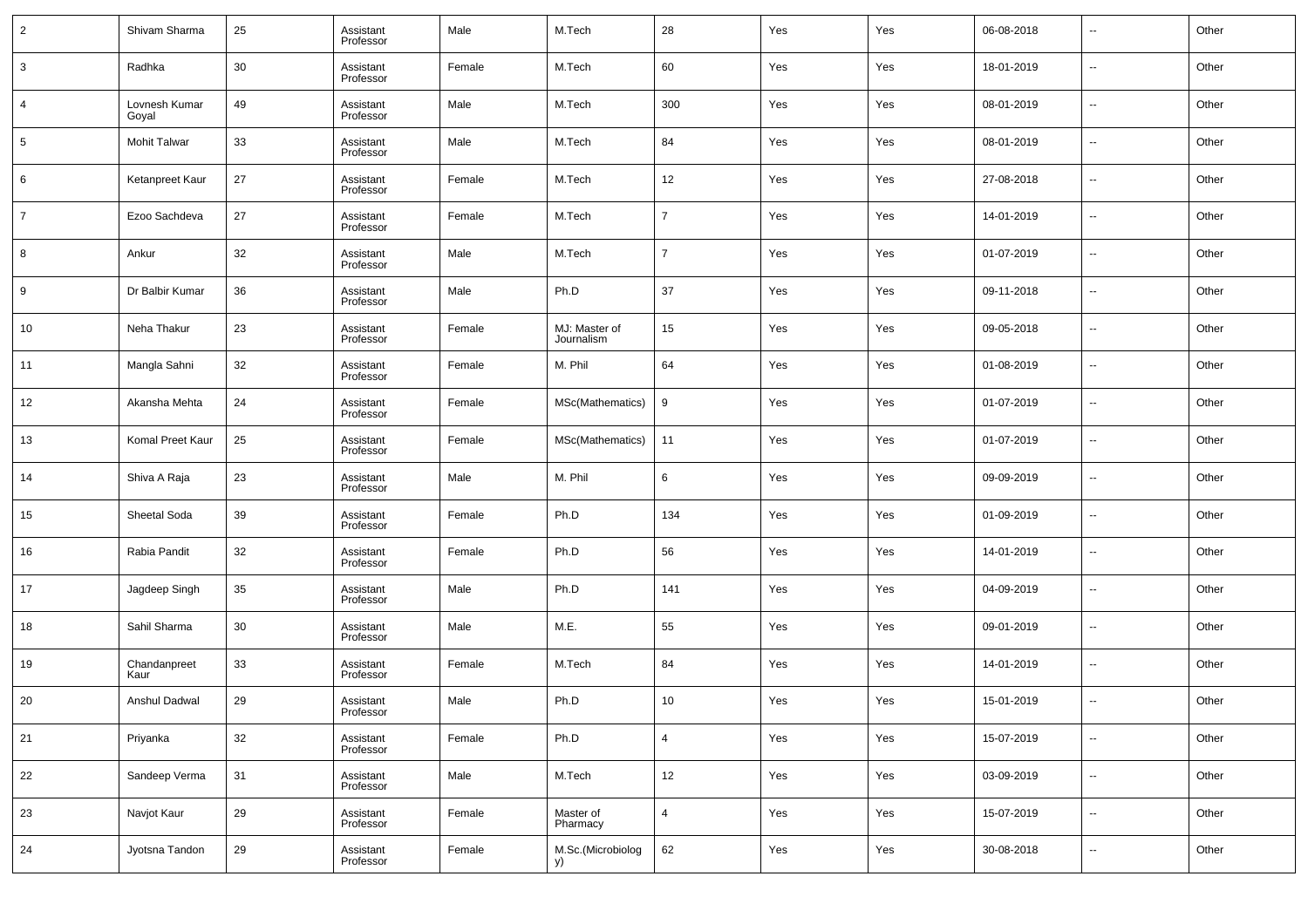| 25          | Reetu                      | 25 | Assistant<br>Professor | Female | M.Sc.   | 30  | Yes | Yes | 21-01-2019 | --                       | Other   |
|-------------|----------------------------|----|------------------------|--------|---------|-----|-----|-----|------------|--------------------------|---------|
| 26          | Dr Amol Jit Singh<br>Gill  | 33 | Assistant<br>Professor | Male   | Ph.D    | 89  | Yes | Yes | 24-08-2016 | --                       | Regular |
| 27          | Maninder Kaur              | 33 | Assistant<br>Professor | Female | Ph.D    | 58  | Yes | Yes | 19-08-2016 | --                       | Regular |
| 28          | Rajdeep Singh              | 38 | Assistant<br>Professor | Male   | Ph.D    | 146 | Yes | Yes | 04-01-2017 | $\sim$                   | Regular |
| 29          | Damandeep Kaur             | 32 | Assistant<br>Professor | Female | B. Arch | 114 | Yes | Yes | 01-01-2018 | --                       | Regular |
| 30          | Dr Yadwinder<br>Singh Brar | 52 | Professor              | Male   | Ph.D    | 324 | Yes | Yes | 20-10-2016 | $\sim$                   | Regular |
| 31          | Dr Gurjinder Singh         | 37 | Assistant<br>Professor | Male   | Ph.D    | 60  | Yes | Yes | 02-01-2017 | --                       | Regular |
| 32          | Dr Sumesh Sood             | 44 | Assistant<br>Professor | Male   | Ph.D    | 194 | Yes | Yes | 18-08-2016 | --                       | Regular |
| 33          | Dr Monika<br>Sachdeva      | 43 | Associate<br>Professor | Female | Ph.D    | 276 | Yes | Yes | 09-09-2016 | $\sim$                   | Regular |
| 34          | Dr Ranbir Singh            | 50 | Associate<br>Professor | Male   | Ph.D    | 252 | Yes | Yes | 29-12-2016 | --                       | Regular |
| 35          | Dr Brijesh<br>Bakariya     | 34 | Assistant<br>Professor | Male   | Ph.D    | 123 | Yes | Yes | 20-06-2017 | --                       | Regular |
| 36          | Dr Rajiv Chauhan           | 41 | Associate<br>Professor | Male   | Ph.D    | 180 | Yes | Yes | 04-01-2017 | --                       | Regular |
| 37          | Dr Chander<br>Parkash      | 44 | Assistant<br>Professor | Male   | Ph.D    | 192 | Yes | Yes | 25-05-2010 | --                       | Regular |
| 38          | Dr Amit Handa              | 42 | Assistant<br>Professor | Male   | Ph.D    | 169 | Yes | Yes | 19-08-2016 | --                       | Regular |
| 39          | Dr Shabir Sidhu            | 40 | Assistant<br>Professor | Female | Ph.D    | 108 | Yes | Yes | 06-04-2010 | --                       | Regular |
| 40          | Dr Neetika                 | 36 | Assistant<br>Professor | Female | Ph.D    | 28  | Yes | Yes | 23-06-2017 | --                       | Regular |
| 41          | Dr Naveen Kumar            | 34 | Assistant<br>Professor | Male   | Ph.D    | 78  | Yes | Yes | 01-06-2017 | --                       | Regular |
| 42          | Dr Rakesh Goyal            | 37 | Assistant<br>Professor | Male   | Ph.D    | 121 | Yes | Yes | 19-08-2016 | --                       | Regular |
| 43          | Dr Vivek Aggarwal          | 46 | Assistant<br>Professor | Male   | Ph.D    | 289 | Yes | Yes | 30-12-2016 | --                       | Regular |
| 44          | Dinesh Gupta               | 36 | Assistant<br>Professor | Male   | M.Tech  | 132 | Yes | Yes | 01-12-2014 | $\sim$                   | Regular |
| 45          | Dr Ekta Mahajan            | 40 | Assistant<br>Professor | Female | Ph.D    | 182 | Yes | Yes | 29-12-2016 | $\overline{\phantom{a}}$ | Regular |
| $\sqrt{46}$ | Dr Rinku Walia             | 44 | Assistant<br>Professor | Female | Ph.D    | 156 | Yes | Yes | 21-07-2017 | $\sim$                   | Regular |
| 47          | Dr Deepak Kumar<br>Goyal   | 37 | Assistant<br>Professor | Male   | Ph.D    | 190 | Yes | Yes | 23-08-2016 | $\sim$                   | Regular |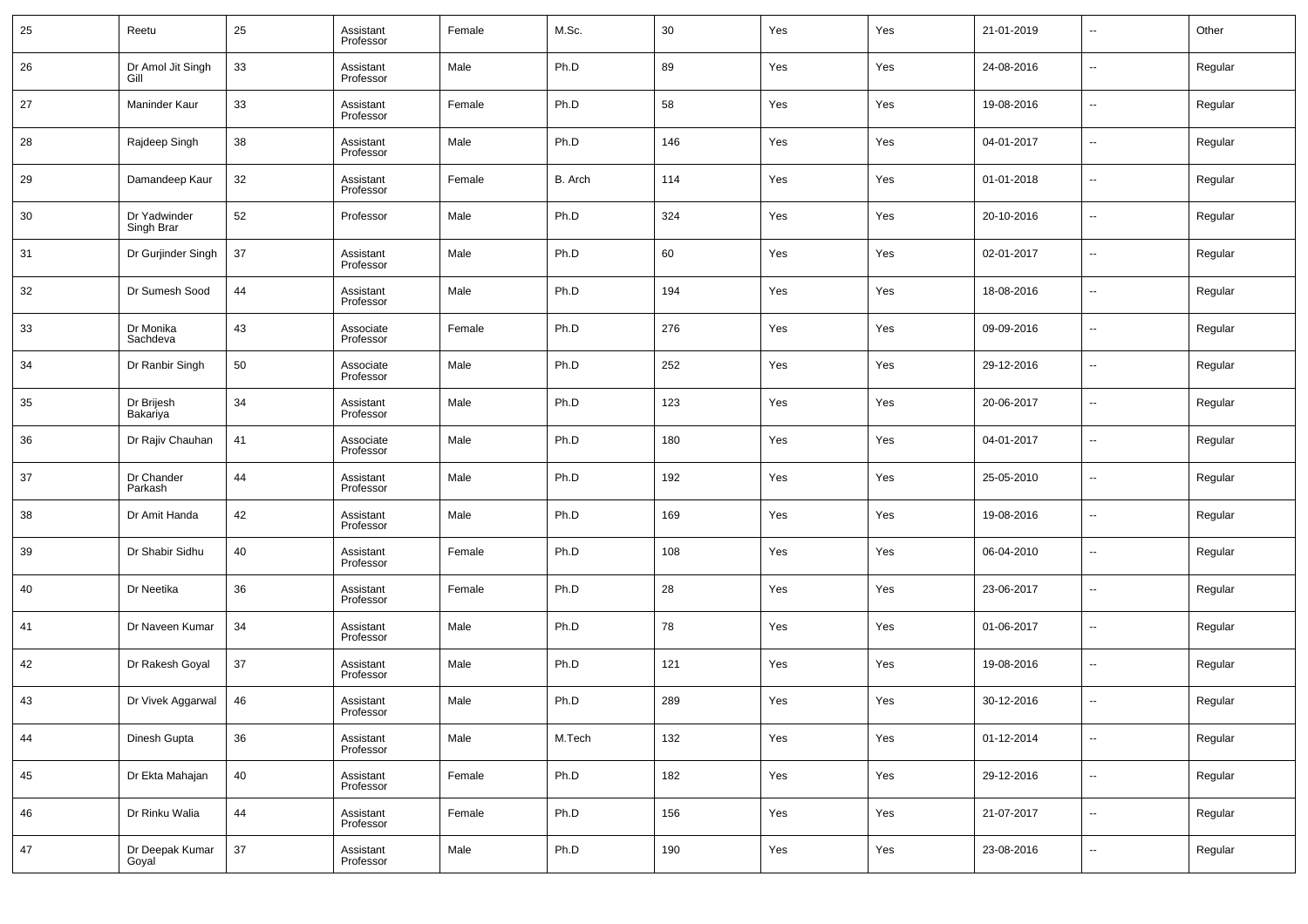| 48 | Dr Rajesh Kumar<br>Narula       | 46 | Assistant<br>Professor | Male   | Ph.D    | 264 | Yes | Yes | 03-10-2011 | $\overline{\phantom{a}}$ | Regular |
|----|---------------------------------|----|------------------------|--------|---------|-----|-----|-----|------------|--------------------------|---------|
| 49 | Dr Prabhkiran<br>Kaur           | 43 | Assistant<br>Professor | Female | Ph.D    | 193 | Yes | Yes | 08-09-2016 | $\sim$                   | Regular |
| 50 | Dr Avtar Singh<br>Buttar        | 55 | Associate<br>Professor | Male   | Ph.D    | 323 | Yes | Yes | 14-11-2011 | $\overline{\phantom{a}}$ | Regular |
| 51 | Anshu Bhasin                    | 43 | Assistant<br>Professor | Female | Ph.D    | 204 | Yes | Yes | 23-08-2016 | $\overline{\phantom{a}}$ | Regular |
| 52 | Dr Sarabjit Singh               | 43 | Assistant<br>Professor | Male   | Ph.D    | 168 | Yes | Yes | 31-05-2010 | $\overline{\phantom{a}}$ | Regular |
| 53 | Dr Kulwinder<br>Singh           | 33 | Assistant<br>Professor | Male   | Ph.D    | 132 | Yes | Yes | 21-06-2017 | $\overline{\phantom{a}}$ | Regular |
| 54 | Dr Vikas Chawla                 | 43 | Professor              | Male   | Ph.D    | 252 | Yes | Yes | 02-01-2017 | $\sim$                   | Regular |
| 55 | Dr Harpreet kaur                | 33 | Assistant<br>Professor | Female | Ph.D    | 64  | Yes | Yes | 24-07-2016 | $\overline{\phantom{a}}$ | Regular |
| 56 | Dr Sukhminderbir<br>Singh Kalsi | 41 | Assistant<br>Professor | Male   | Ph.D    | 232 | Yes | Yes | 22-08-2016 | $\overline{\phantom{a}}$ | Regular |
| 57 | Dr Satvir Singh                 | 43 | Associate<br>Professor | Male   | Ph.D    | 228 | Yes | Yes | 03-01-2017 | $\overline{\phantom{a}}$ | Regular |
| 58 | <b>Ritipal Singh</b>            | 47 | Associate<br>Professor | Male   | M.Tech  | 311 | Yes | Yes | 14-08-2013 | $\overline{\phantom{a}}$ | Regular |
| 59 | Dr Rupesh Kumar                 | 38 | Assistant<br>Professor | Male   | Ph.D    | 108 | Yes | Yes | 22-08-2016 | $\overline{\phantom{a}}$ | Regular |
| 60 | Sonu Bala Garg                  | 41 | Assistant<br>Professor | Female | M.Tech  | 204 | Yes | Yes | 30-01-2014 | $\overline{\phantom{a}}$ | Regular |
| 61 | AR MD FUZAIL<br><b>JAWAID</b>   | 31 | Assistant<br>Professor | Male   | M.Plan  | 80  | Yes | Yes | 26-12-2017 | $\overline{\phantom{a}}$ | Regular |
| 62 | Dr Gaurav<br>Bhargava           | 41 | Associate<br>Professor | Male   | Ph.D    | 168 | Yes | Yes | 28-12-2016 | $\overline{\phantom{a}}$ | Regular |
| 63 | Dr Sunil Kumar                  | 44 | Assistant<br>Professor | Male   | Ph.D    | 204 | Yes | Yes | 14-07-2017 | $\overline{\phantom{a}}$ | Regular |
| 64 | Dr NeelKant<br>Grover           | 46 | Assistant<br>Professor | Male   | Ph.D    | 291 | Yes | Yes | 03-01-2017 | $\overline{\phantom{a}}$ | Regular |
| 65 | Dr Alok Kumar<br>Khushwaha      | 30 | Assistant<br>Professor | Male   | Ph.D    | 96  | Yes | Yes | 05-06-2017 | --                       | Regular |
| 66 | Dr Vipul Sharma                 | 32 | Assistant<br>Professor | Male   | Ph.D    | 96  | Yes | Yes | 06-01-2017 | $\overline{\phantom{a}}$ | Regular |
| 67 | Dr Mukta Sharma                 | 39 | Assistant<br>Professor | Female | Ph.D    | 196 | Yes | Yes | 11-06-2014 | $\overline{\phantom{a}}$ | Regular |
| 68 | Dr Jujhar Singh                 | 42 | Assistant<br>Professor | Male   | Ph.D    | 216 | Yes | Yes | 22-08-2016 | $\sim$                   | Regular |
| 69 | Dr Hitesh Sharma                | 43 | Assistant<br>Professor | Male   | Ph.D    | 180 | Yes | Yes | 25-05-2010 | $\overline{\phantom{a}}$ | Regular |
| 70 | Dr Rakesh Kumar                 | 40 | Assistant<br>Professor | Male   | Ph.D    | 221 | Yes | Yes | 23-08-2016 | $\overline{\phantom{a}}$ | Regular |
| 71 | Jyoti Singh                     | 33 | Assistant<br>Professor | Female | M.Arch. | 88  | Yes | Yes | 11-01-2018 | $\overline{\phantom{a}}$ | Regular |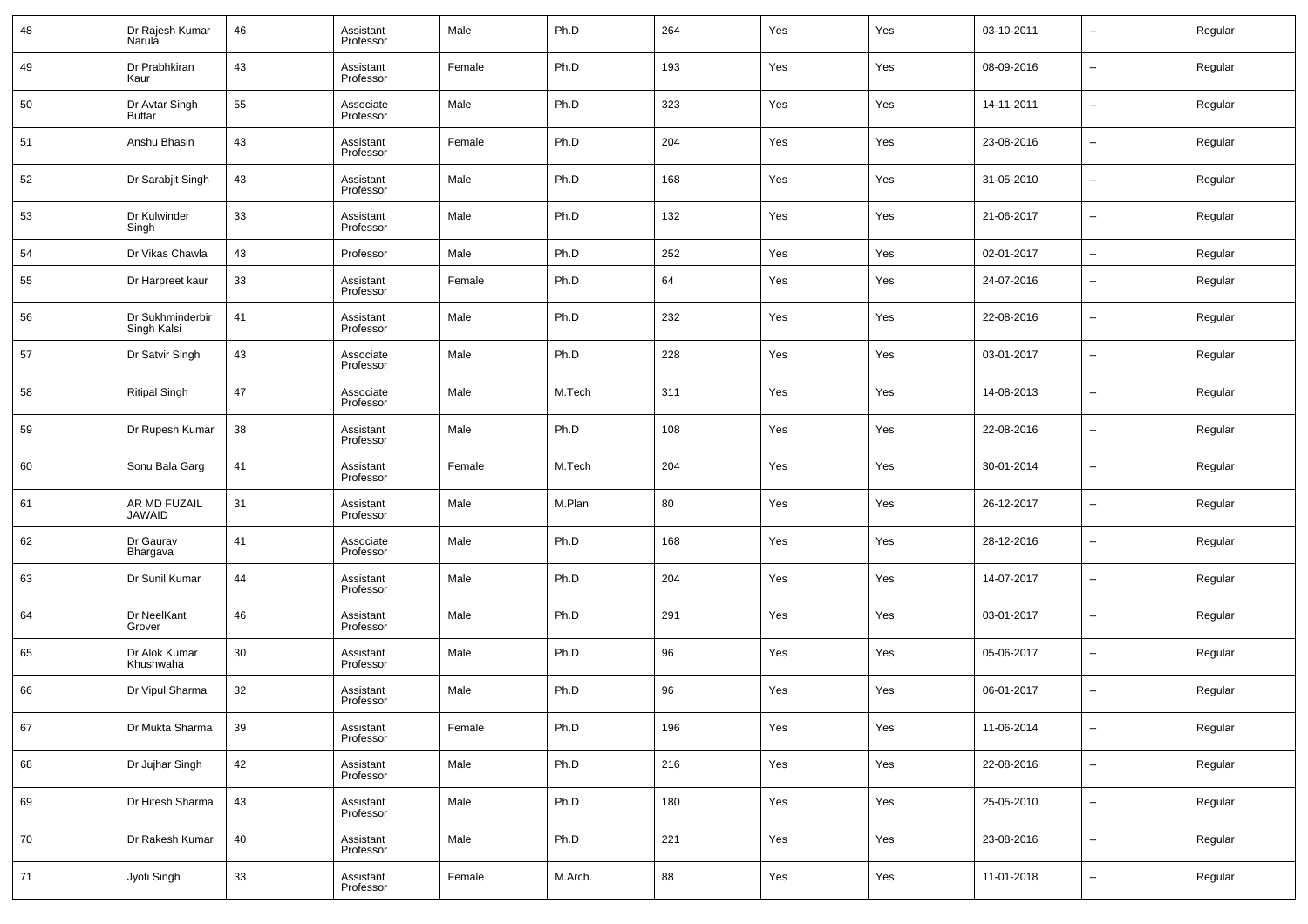| 72 | Dr Anirudh Pratap<br>Singh  | 58 | Dean / Principal /<br>Director / Vice<br>Chancellor | Male   | Ph.D   | 320 | Yes | Yes | 01-06-2010 | $\overline{\phantom{a}}$ | Regular |
|----|-----------------------------|----|-----------------------------------------------------|--------|--------|-----|-----|-----|------------|--------------------------|---------|
| 73 | Dr Roopa                    | 35 | Assistant<br>Professor                              | Female | Ph.D   | 56  | Yes | Yes | 29-08-2016 | $\overline{\phantom{a}}$ | Regular |
| 74 | Dr Shashi Bahl              | 41 | Assistant<br>Professor                              | Male   | Ph.D   | 204 | Yes | Yes | 31-05-2010 | $\overline{\phantom{a}}$ | Regular |
| 75 | Dr Manoj Mittal             | 45 | Assistant<br>Professor                              | Male   | Ph.D   | 168 | Yes | Yes | 04-01-2017 | $\overline{\phantom{a}}$ | Regular |
| 76 | Dr Pooja Sharma             | 33 | Assistant<br>Professor                              | Female | Ph.D   | 132 | Yes | Yes | 01-06-2017 | $\overline{\phantom{a}}$ | Regular |
| 77 | Dr Priyanka<br>Mahajan      | 36 | Assistant<br>Professor                              | Female | Ph.D   | 192 | Yes | Yes | 10-12-2010 | $\overline{\phantom{a}}$ | Regular |
| 78 | Dr Prabhjot Kaur            | 57 | Professor                                           | Female | Ph.D   | 433 | Yes | Yes | 11-05-2012 | $\overline{\phantom{a}}$ | Regular |
| 79 | Dr Barinderjit<br>Singh     | 38 | Assistant<br>Professor                              | Male   | Ph.D   | 176 | Yes | Yes | 09-03-2011 | $\overline{\phantom{a}}$ | Regular |
| 80 | Dr Megha Goyal              | 32 | Assistant<br>Professor                              | Female | Ph.D   | 64  | Yes | Yes | 01-06-2017 | $\overline{\phantom{a}}$ | Regular |
| 81 | Dr Akhil Gupta              | 42 | Assistant<br>Professor                              | Male   | Ph.D   | 219 | Yes | Yes | 23-06-2017 | $\overline{\phantom{a}}$ | Regular |
| 82 | Dr Amit Gupta               | 40 | Assistant<br>Professor                              | Male   | Ph.D   | 207 | Yes | Yes | 24-08-2016 | $\overline{\phantom{a}}$ | Regular |
| 83 | Gazal Sharma                | 35 | Assistant<br>Professor                              | Female | M.Tech | 124 | Yes | Yes | 06-01-2010 | $\overline{\phantom{a}}$ | Regular |
| 84 | Dr Ashish Arora             | 44 | Associate<br>Professor                              | Male   | Ph.D   | 225 | Yes | Yes | 03-08-2010 | $\overline{\phantom{a}}$ | Regular |
| 85 | Dr Manoj Kumar              | 34 | Assistant<br>Professor                              | Male   | Ph.D   | 23  | Yes | Yes | 01-08-2017 | $\overline{\phantom{a}}$ | Regular |
| 86 | Dr Dalveer Kaur             | 41 | Assistant<br>Professor                              | Female | Ph.D   | 108 | Yes | Yes | 30-07-2010 | $\overline{\phantom{a}}$ | Regular |
| 87 | Dr Rajneesh<br>Sachdev      | 54 | Associate<br>Professor                              | Male   | Ph.D   | 372 | Yes | Yes | 30-12-2003 | $\overline{\phantom{a}}$ | Regular |
| 88 | Dr Varinderjit<br>Singh     | 34 | Assistant<br>Professor                              | Male   | Ph.D   | 72  | Yes | Yes | 31-03-2017 | $\overline{\phantom{a}}$ | Regular |
| 89 | Dr Kamaljit Singh<br>Bhatia | 40 | Assistant<br>Professor                              | Male   | Ph.D   | 204 | Yes | Yes | 29-12-2016 | $\overline{\phantom{a}}$ | Regular |
| 90 | Dr Neeru Singla             | 39 | Assistant<br>Professor                              | Female | Ph.D   | 168 | Yes | Yes | 24-08-2016 | $\overline{\phantom{a}}$ | Regular |
| 91 | Dr Amit Bansal              | 34 | Assistant<br>Professor                              | Male   | Ph.D   | 100 | Yes | Yes | 29-05-2017 | $\overline{\phantom{a}}$ | Regular |
| 92 | Dr Amit Sarin               | 42 | Associate<br>Professor                              | Male   | Ph.D   | 207 | Yes | Yes | 29-12-2016 | $\overline{\phantom{a}}$ | Regular |
| 93 | Dr Neeraj Mohan             | 40 | Assistant<br>Professor                              | Male   | Ph.D   | 216 | Yes | Yes | 08-06-2017 | $\overline{\phantom{a}}$ | Regular |
| 94 | Dr Gurkirpal Singh          | 46 | Assistant<br>Professor                              | Male   | Ph.D   | 252 | Yes | Yes | 22-12-2017 | $\overline{\phantom{a}}$ | Regular |